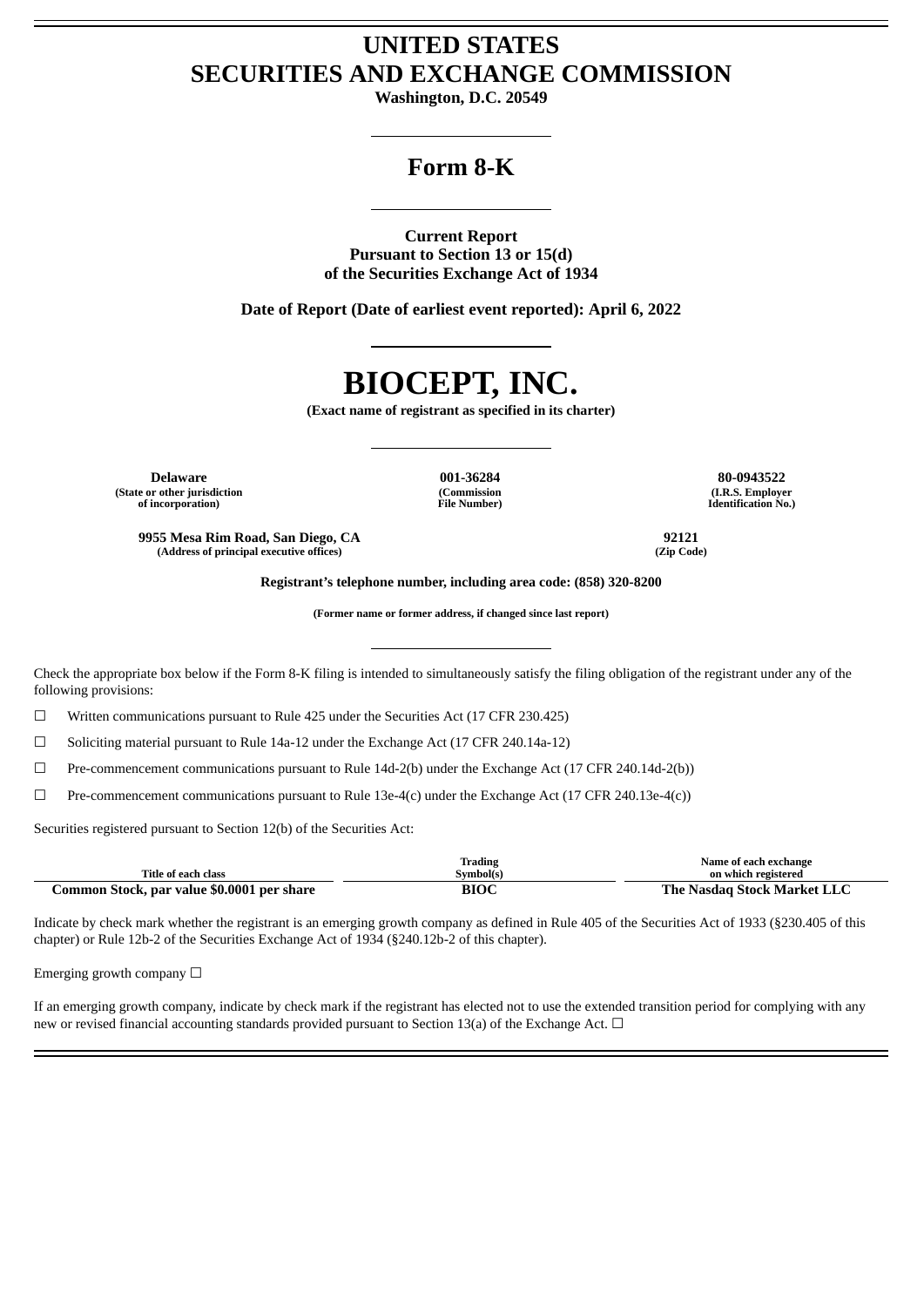#### **Item 2.02 Results of Operations and Financial Condition.**

On April 6, 2022, we issued a press release announcing our financial results for the three months and year ended December 31, 2021. A copy of the press release and accompanying information is attached as Exhibit 99.1 to this current report.

The information in this Item 2.02, and Exhibit 99.1 attached hereto, is being furnished and shall not be deemed "filed" for the purposes of Section 18 of the Securities Exchange Act of 1934, as amended, or otherwise subject to the liabilities of that Section. The information in this current report shall not be incorporated by reference into any registration statement or other document filed with the Securities and Exchange Commission, whether filed before or after the date hereof regardless of any general incorporation language in any such filing, unless we expressly set forth in such filing that such information is to be considered "filed" or incorporated by reference therein.

### **Item 9.01 Financial Statements and Exhibits.**

(d) Exhibits

| Exhibit<br><b>Number</b> | <b>Description</b>                                                           |
|--------------------------|------------------------------------------------------------------------------|
| 99.1                     | Press Release dated April 6, 2022.                                           |
| 104                      | Cover Page Interactive Data File (embedded within the Inline XBRL document). |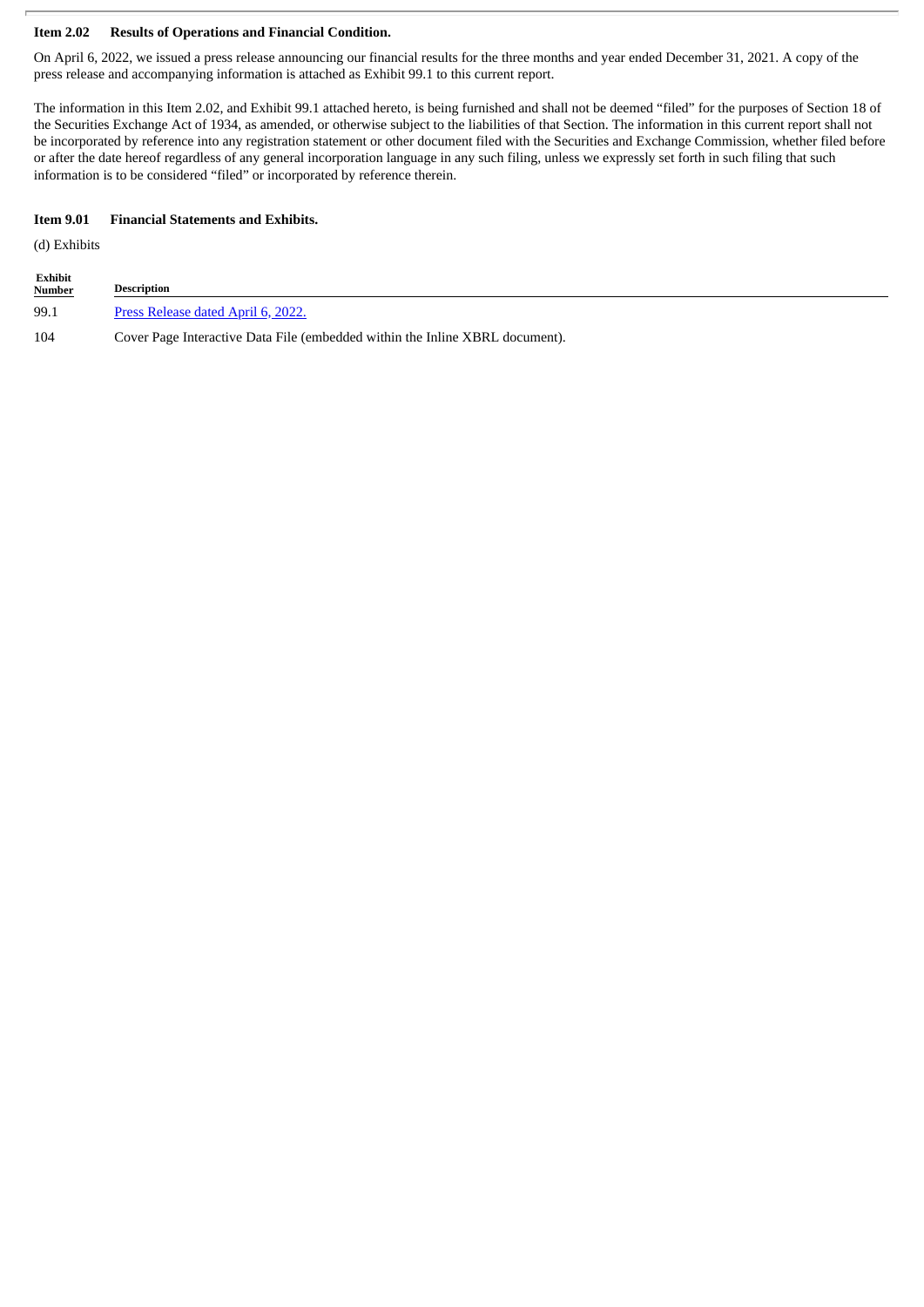**SIGNATURES**

Pursuant to the requirements of the Securities Exchange Act of 1934, the registrant has duly caused this report to be signed on its behalf by the undersigned hereunto duly authorized.

Biocept, Inc.

Date: April 7, 2022 By: /s/ Samuel D. Riccitelli

Samuel D. Riccitelli Interim President and Chief Executive Officer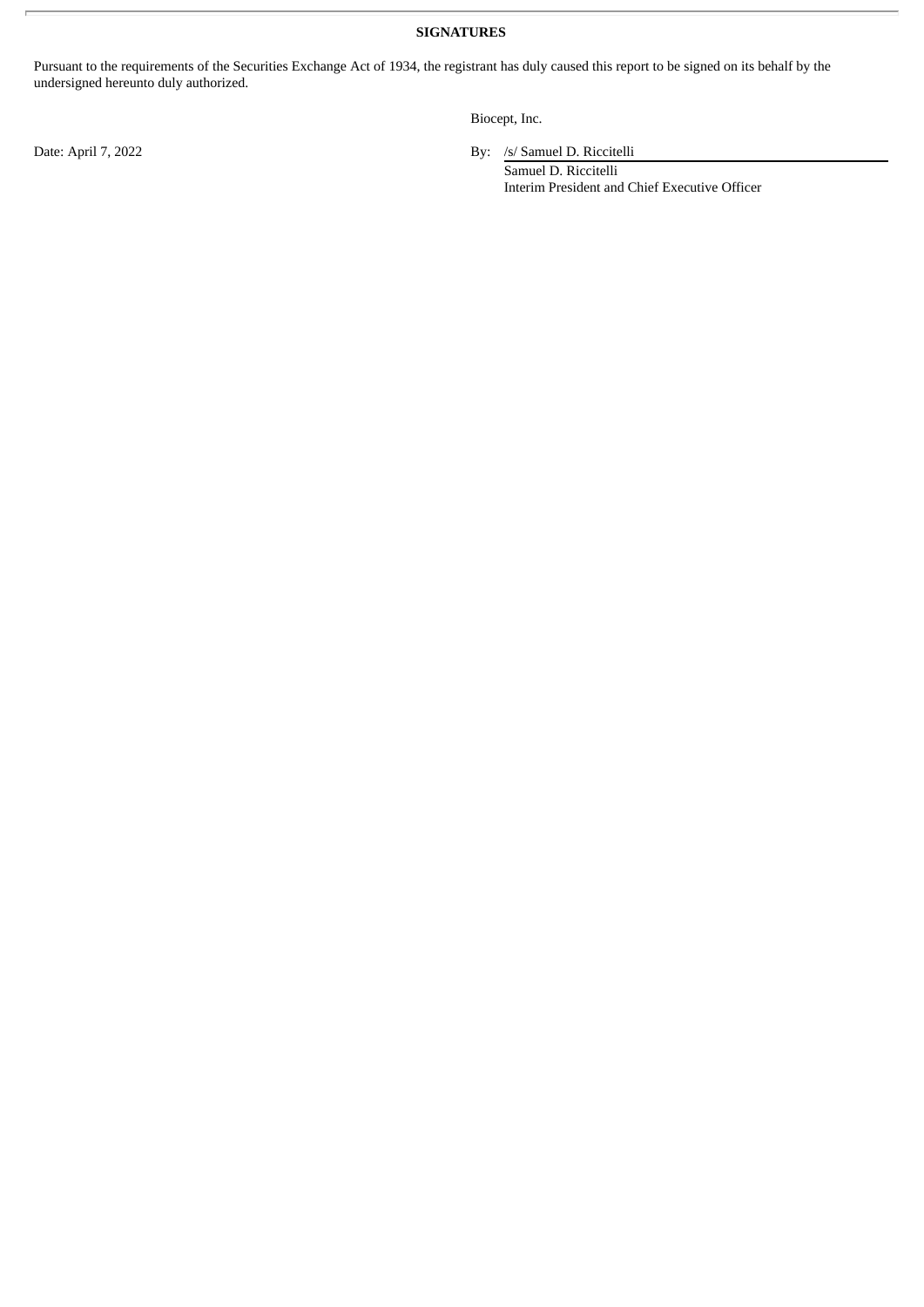<span id="page-3-0"></span>

#### **Biocept Reports 2021 Fourth Quarter and Full Year Financial Results**

- *Fourth quarter net revenues of \$14.0 million driven by RT-PCR COVID-19 testing volume*
- *Full year net revenues of \$61.2 million increased 123% over the prior year*
- *Positive operating cash flow for 2021 of \$3.7 million*
- *Cash and cash equivalents at 2021 year-end of \$28.9 million*
- *CNSide™ sequential-quarter volume growth continued; academic customer base expanded*

**SAN DIEGO (April 6, 2022)** – Biocept, Inc. (Nasdaq: BIOC), a leading provider of molecular diagnostic assays, products and services, reports financial results for the three and 12 months ended December 31, 2021 and provides a business update.

"During the fourth quarter we expanded our CNSide customer base to include several additional prestigious academic institutions while generating sequential-quarter volume growth," said Samuel D. Riccitelli, Biocept's Chairman, and interim President and CEO. "As the first commercial service to measure biomarker status in the central nervous system in real time, CNSide holds promise to play a critical role in serial quantitative monitoring of patient response to therapy. Our focus is on generating additional clinical data in support of establishing CNSide as standard of care for the clinical management of metastatic cancer involving the central nervous system. We plan to initiate a two-phased prospective clinical study during the third quarter, and to continue collaborating with biopharmaceutical companies and leading research centers to support their own studies.

"RT-PCR COVID-19 testing volume drove revenue throughout 2021 and we ended the year with positive operating cash flow and a strong cash position," he said. "Even with the decline in demand for COVID-19 testing services we are currently experiencing, we believe our cash runway is sufficient to fund operations for the current year, including planned investments in CNSide.

"We are evaluating all aspects of our business with an eye on shareholder value, and we recently strengthened our leadership with added expertise in operations, finance, and legal, regulatory and compliance," Mr. Riccitelli added. "As previously announced, we intend to unveil our rationalized business strategy including near-term milestones in mid-May when we report financial results for the first quarter of 2022 and resume holding quarterly investment community conference calls."

#### **Fourth Quarter Financial Results**

Net revenues for the fourth quarter of 2021 were \$14.0 million, compared with \$18.5 million for the fourth quarter of 2020, with the decrease primarily attributable to lower RT-PCR COVID-19 testing. Revenues for the fourth quarter of 2021 included \$14.1 million in RT-PCR COVID-19 test revenue, negative \$213,000 in oncology test revenue, \$40,000 in development services test revenue and \$3,000 in revenue for distributed products, Target Selector<sup>™</sup> RUO kits, CEE-Sure® specimen collection tubes and payments for development services. Net revenues for the fourth quarter of 2020 included \$17.6 million in RT-PCR COVID-19 test revenue, \$744,000 in oncology test revenue, \$32,000 in development services test revenue and \$160,000 in revenue for distributed products, Target Selector RUO kits and CEE-Sure blood collection tubes and payments for development services.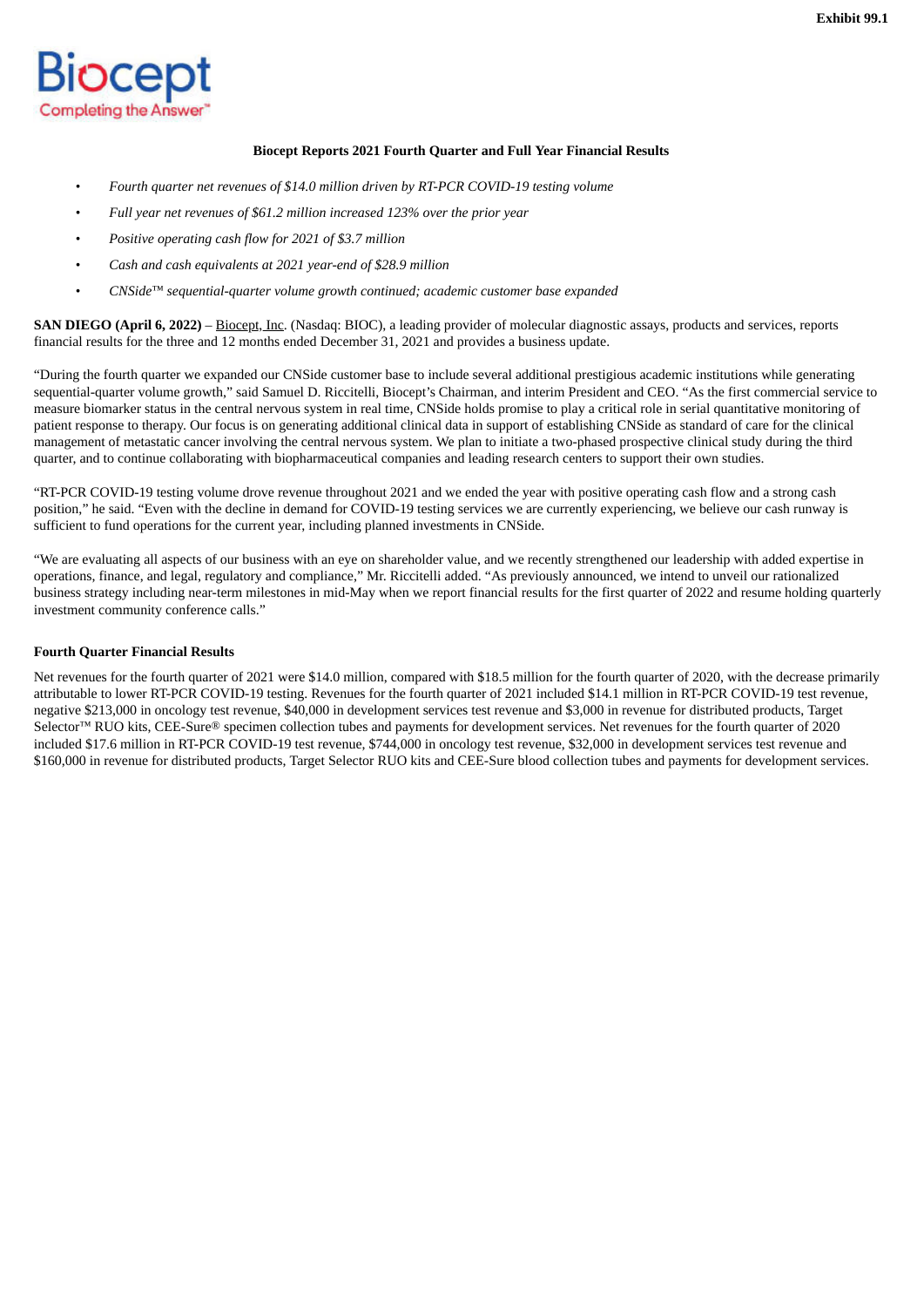Biocept accessioned 133,431 total samples during the fourth quarter of 2021, compared with 145,129 total samples during the fourth quarter of 2020. The decrease was primarily attributable to lower RT-PCR COVID-19 testing.

Cost of revenues was unchanged at \$10.0 million for the fourth quarters of 2021 and 2020.

Research and development (R&D) expenses for the fourth quarter of 2021 were \$1.5 million, compared with \$1.2 million for the fourth quarter of 2020, with the increase primarily attributable to increases in headcount-related expenses and cost allocations associated with investment in CNSide clinical development. General and administrative (G&A) expenses for the fourth quarter of 2021 were \$2.7 million, compared with \$3.1 million for the fourth quarter of 2020, with the decrease primarily due to lower consulting expenses and facility costs. Sales and marketing expenses for the fourth quarter of 2021 were \$2.5 million, compared with \$2.2 million for the fourth quarter of 2020, with the increase due to higher sales commissions and marketing costs related to CNSide.

The net loss attributable to common stockholders for the fourth quarter of 2021 was \$3.0 million, or \$0.18 per share on 16.8 million weighted-average shares outstanding. This compares with net income attributable to common stockholders for the fourth quarter of 2020 of \$1.9 million, or \$0.14 per basic and diluted share on 13.6 million weighted-average shares outstanding.

#### **Full Year Financial Results**

Net revenues for 2021 were \$61.2 million, a 123% increase from \$27.5 million for 2020. Revenues for 2021 included \$60.9 million in commercial test revenue, \$147,000 in development services test revenue and \$171,000 in revenue for Target Selector RUO kits and CEE-Sure blood collection tubes and payments for development services.

Operating expenses for 2021 were \$63.7 million, and included cost of revenues of \$37.8 million, R&D expenses of \$5.0 million, G&A expenses of \$12.6 million and sales and marketing expenses of \$8.3 million.

Interest and other expense, net, for 2021 was \$290,000, compared with \$2.3 million for 2020.

The net loss for 2021 was \$2.8 million, or \$0.19 per share on 14.8 million weighted-average shares outstanding, which compares with a net loss for 2020 of \$17.8 million, or \$1.50 per share on 11.8 million weighted-average shares outstanding.

Biocept reported cash and cash equivalents as of December 31, 2021 of \$28.9 million, compared with \$14.4 million as of December 31, 2020. During 2021, the Company generated positive cash flow from operations of \$3.7 million, versus negative cash flows from operations of \$19.8 million during 2020.

#### **About Biocept**

Biocept, Inc. develops and commercializes molecular diagnostic assays that provide physicians with clinically actionable information for treating and monitoring patients diagnosed with a variety of cancers. In addition to its portfolio of blood-based liquid biopsy assays, Biocept has developed the CNSide™ cerebrospinal fluid assay that detects cancer that has metastasized to the central nervous system. Biocept's patented Target Selector™ technology captures and quantitatively analyzes CSF tumor cells for tumor-associated molecular markers, using technology first developed for use in blood. Biocept also is leveraging its molecular diagnostic capabilities to offer nationwide COVID-19 RT-PCR testing to support public health efforts during this unprecedented pandemic. For more information, visit www.biocept.com. Follow Biocept on Facebook, LinkedIn and Twitter.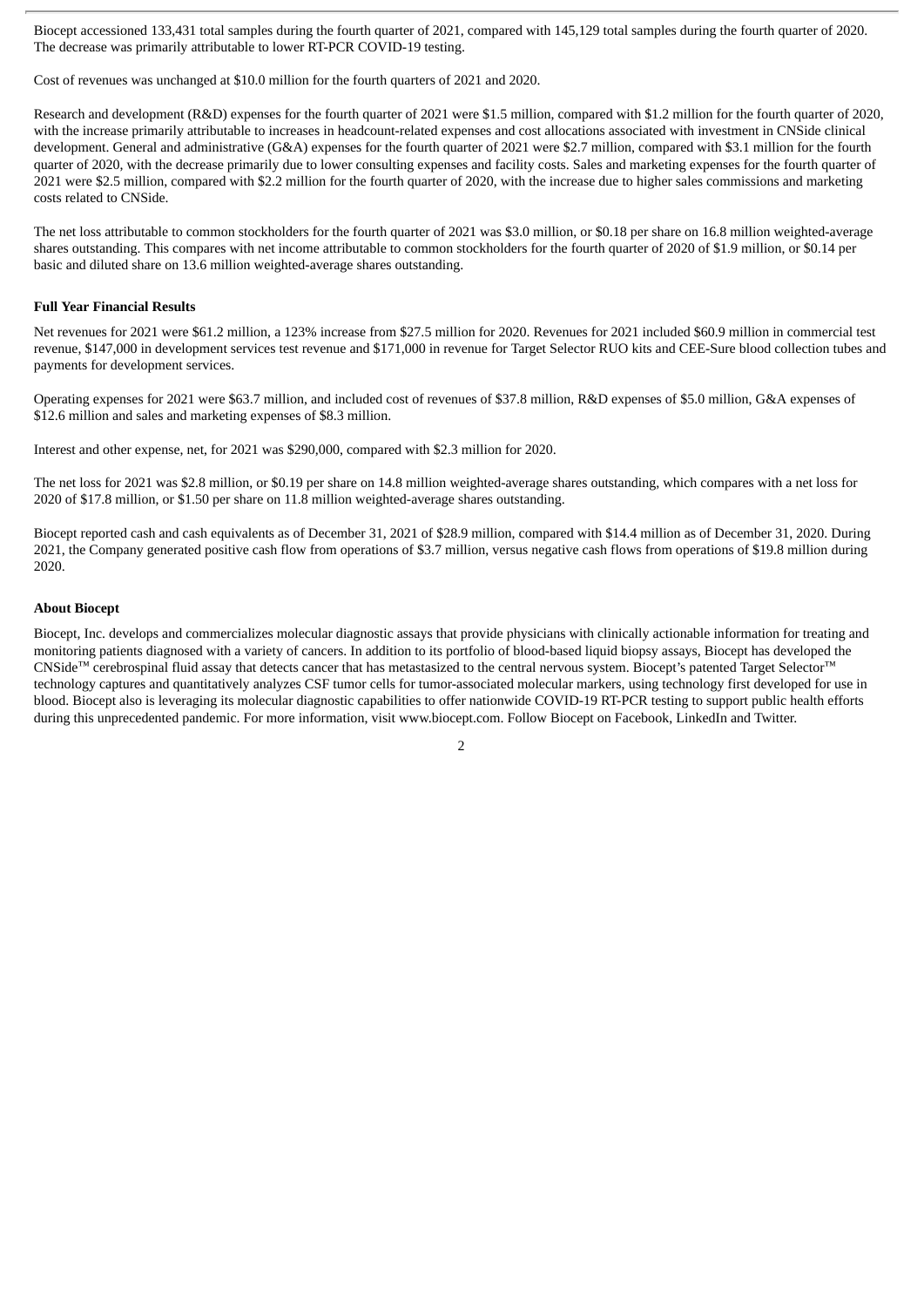#### **Forward-Looking Statements Disclaimer Statement**

This news release contains forward-looking statements that are based upon current expectations or beliefs, as well as a number of assumptions about future events. Although we believe that the expectations reflected in the forward-looking statements and the assumptions upon which they are based are reasonable, we can give no assurance that such expectations and assumptions will prove to be correct. Forward-looking statements are generally identifiable by the use of words like "may," "will," "should," "could," "expect," "anticipate," "estimate," "believe," "intend" or "project," or the negative of these words or other variations on these words or comparable terminology. To the extent that statements in this news release are not strictly historical, including, without limitation, statements regarding our plan to initiate the first of two prospective clinical studies during the third quarter and to continue collaborating with biopharmaceutical companies and leading research centers to support investigator-led studies, our expected cash runway, and the capabilities and performance of our CNSide assay and Target Selector™ technology, such statements are forward-looking, and are made pursuant to the safe harbor provisions of the Private Securities Litigation Reform Act of 1995. The reader is cautioned not to put undue reliance on these forward-looking statements, as these statements are subject to numerous risks and uncertainties, including risks and uncertainties associated with the continually evolving COVID-19 pandemic and the risk that our products and services may not perform as expected. These and other factors are described in greater detail under the "Risk Factors" heading of our Quarterly Report on Form 10-Q/A for the quarter ended September 30, 2021, as filed with the Securities and Exchange Commission (SEC) on February 15, 2022, and under the "Risk Factors" heading of our Annual Report on Form 10-K for the year ended December 31, 2021, filed with the SEC on April 5, 2022. The effects of such risks and uncertainties could cause actual results to differ materially from the forward-looking statements contained in this news release. We do not plan to update any such forward-looking statements and expressly disclaim any duty to update the information contained in this press release except as required by law. Readers are advised to review our filings with the SEC at http://www.sec.gov/.

**Investor Contact: LHA Investor Relations** Jody Cain Jcain@lhai.com, (310) 691-7100

**Media Contact: Sampson PR Group** Andrea Sampson asampson@sampsonprgroup.com, (562) 304-0301

3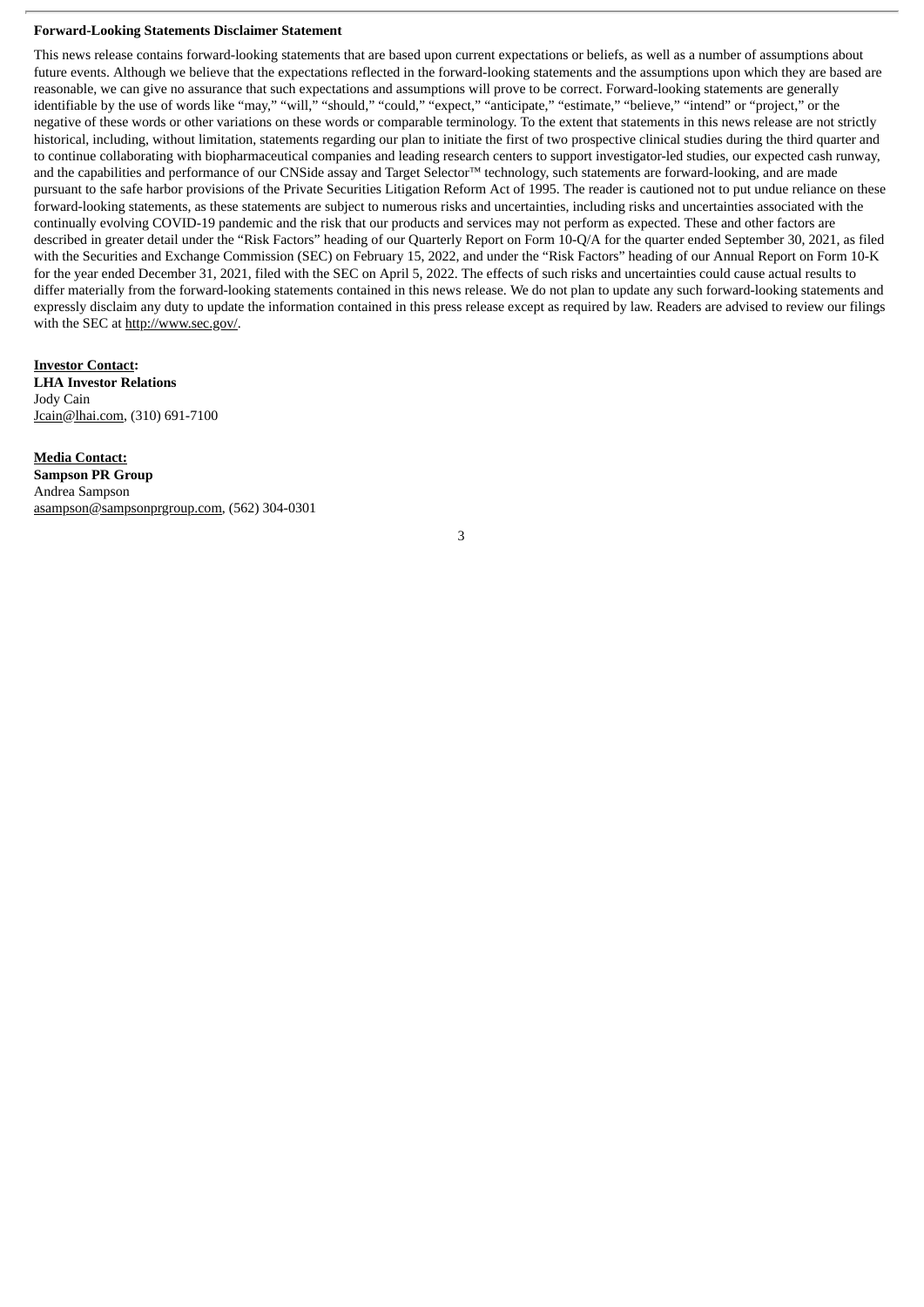#### **BIOCEPT, INC. CONDENSED BALANCE SHEETS (in thousands)**

|                                            |    | December 31,<br>2020 | December 31,<br>2021<br>(unaudited) |  |
|--------------------------------------------|----|----------------------|-------------------------------------|--|
| <b>ASSETS</b>                              |    |                      |                                     |  |
| Cash                                       | \$ | \$<br>14,368         | 28,864                              |  |
| Accounts receivable, net                   |    | 14,145               | 13,786                              |  |
| Inventories, net                           |    | 1,930                | 2,651                               |  |
| Prepaid expenses and other current assets  |    | 2,152                | 391                                 |  |
| <b>TOTAL CURRENT ASSETS</b>                |    | 32,595               | 45,692                              |  |
| <b>FIXED ASSETS, NET</b>                   |    | 2,318                | 2,401                               |  |
| LEASE RIGHT-OF-USE ASSETS                  |    | 12,114               | 11,868                              |  |
| <b>OTHER NON-CURRENT ASSETS</b>            |    | 426                  | 456                                 |  |
| <b>TOTAL ASSETS</b>                        | \$ | \$<br>47,453         | 60,417                              |  |
| LIABILITIES AND SHAREHOLDERS' EQUITY       |    |                      |                                     |  |
| <b>CURRENT LIABILITIES, NET</b>            | \$ | 12,496<br>\$.        | 11,773                              |  |
| NON-CURRENT LIABILITIES, NET               |    | 11,265               | 11,164                              |  |
| <b>TOTAL LIABILITIES</b>                   | \$ | \$<br>23,761         | 22,937                              |  |
| <b>SHAREHOLDERS' EQUITY</b>                |    | 23,692               | 37,480                              |  |
| TOTAL LIABILITIES AND SHAREHOLDERS' EQUITY | \$ | \$<br>47,453         | 60,417                              |  |

4